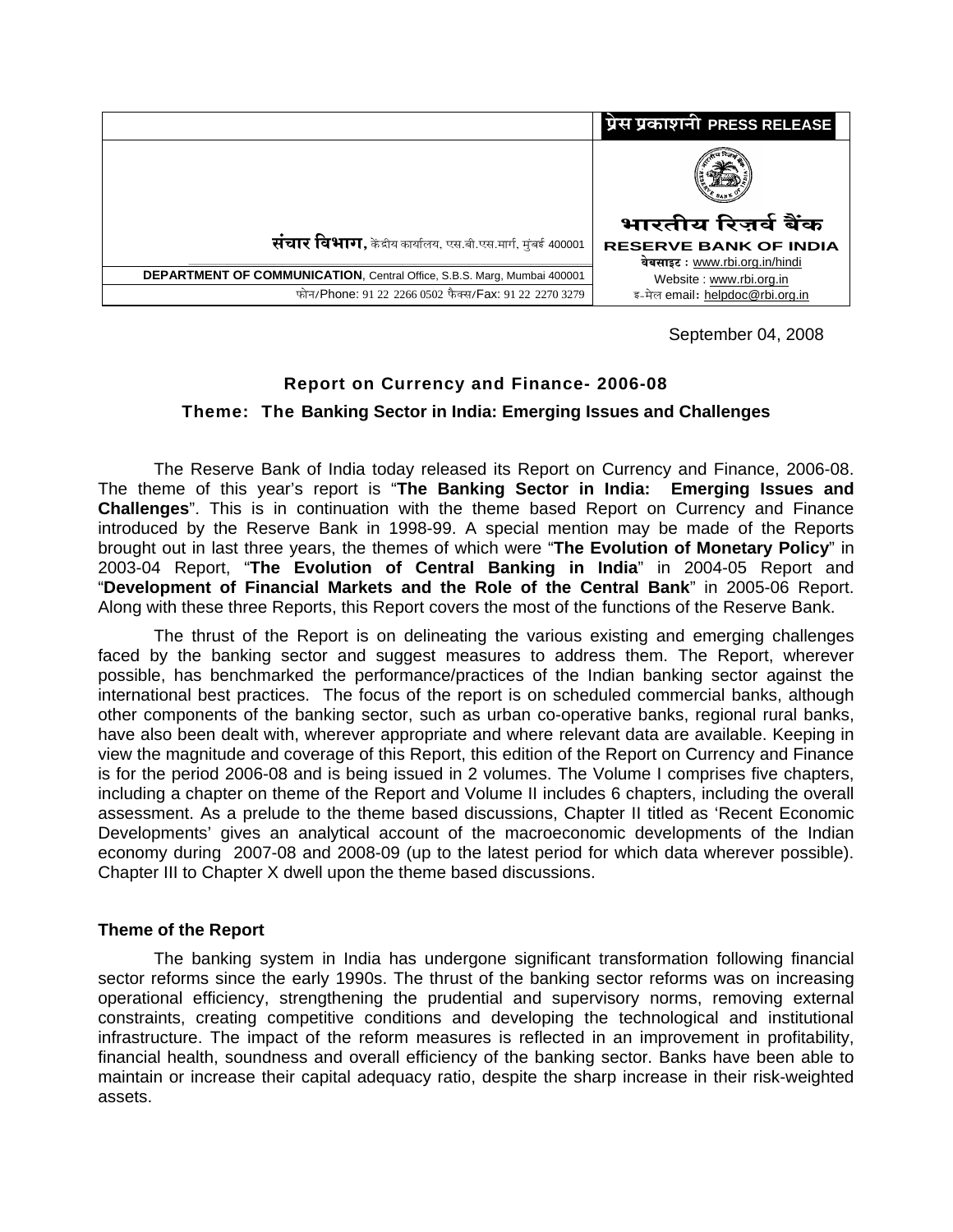With the entry of new private sector banks and increased presence of foreign banks, the Indian banking sector has become more competitive. Public sector banks have also been raising capital from the market and are subject to market discipline. Efficiency, productivity and soundness of the banking sector improved significantly in the post-reform phase. Banks have increasingly diversified into non-traditional activities, as a result of which several financial conglomerates have emerged. This has posed several regulatory and supervisory challenges. Thus, while deregulation has opened up new avenues for banks to augment incomes, it has also entailed greater risks. The banking sector has witnessed the emergence of new banks, new instruments, new windows, new opportunities and, along with all these, there have been new challenges.

The Report undertakes an in-depth analysis of the various aspects of Indian banking such as management of resource mobilisation; management of risk and capital, lending and investment operations of banks; financial inclusion; consolidation and competition; efficiency, productivity and soundness; and regulatory and supervisory challenges. The thrust of the Report is to critically examine the various issues and, going forward, what further needs to be done to ensure the growth of the banking sector in a way that supports/accelerates India's current growth momentum and enhances the stability of the financial system. Various measures suggested in this Report set out only the broad direction in which reforms in the banking sector could move in future. The pace and sequencing of measures would need to be calibrated keeping in view the degree of comfort in moving forward in a credible way.

### **Recent Economic Developments**

The Indian economy continued to record robust growth in 2007-08, although marginally lower than the last year. The overall growth momentum, which moderated particularly during the second half of the year, was on account of industry and services, offset partially by recovery in agriculture. On account of increased *kharif* foodgrain production, the overall foodgrain production during 2007-08 was placed at an all-time high of 230.7 million tonnes. Barring sugarcane and jute & mesta, all foodgrains and non-foodgrains were estimated to reach an all-time record production during 2007-08.

During 2008-09 so far (up to August 13, 2008), monsoon conditions have been favourable, barring the deficient/scanty rainfall in some regions. The index of industrial production (IIP) recorded year-on-year expansion of 5.2 per cent during April-June 2008 as compared with 10.3 per cent during April-June 2007. The overall deceleration in industry was mainly on account of the manufacturing and electricity sectors. Leading indicators of services sector activity for 2008-09 so far ( up to May/June) suggest acceleration in growth in respect of some indicators and deceleration in some others. The First Quarter Review of the Annual Statement on Monetary Policy for 2008-09 placed the real GDP growth at around 8.0 per cent for 2008-09.

Mirroring inflation trends in many advanced as well as emerging economies, various measures of inflation in India also hardened significantly since the beginning 2008, reflecting the impact of some pass-through of higher international crude oil prices to domestic prices and increase in the prices of iron and steel, among others. According to the First Quarter Review of Monetary Policy, the policy endeavour would be to bring down inflation to around 7 per cent by end-March 2009.

Indian financial markets remained largely orderly during 2008-09 so far. The Reserve Bank managed liquidity with a judicious mix of the available tools, *viz,* open market operations (OMO), including LAF and issuances of securities under MSS and increases in the CRR. Interest rates in the money market remained mostly within the informal corridor set by the reverse repo and repo rates. Interest rates in the collateralised segment of the money market remained below the call rate.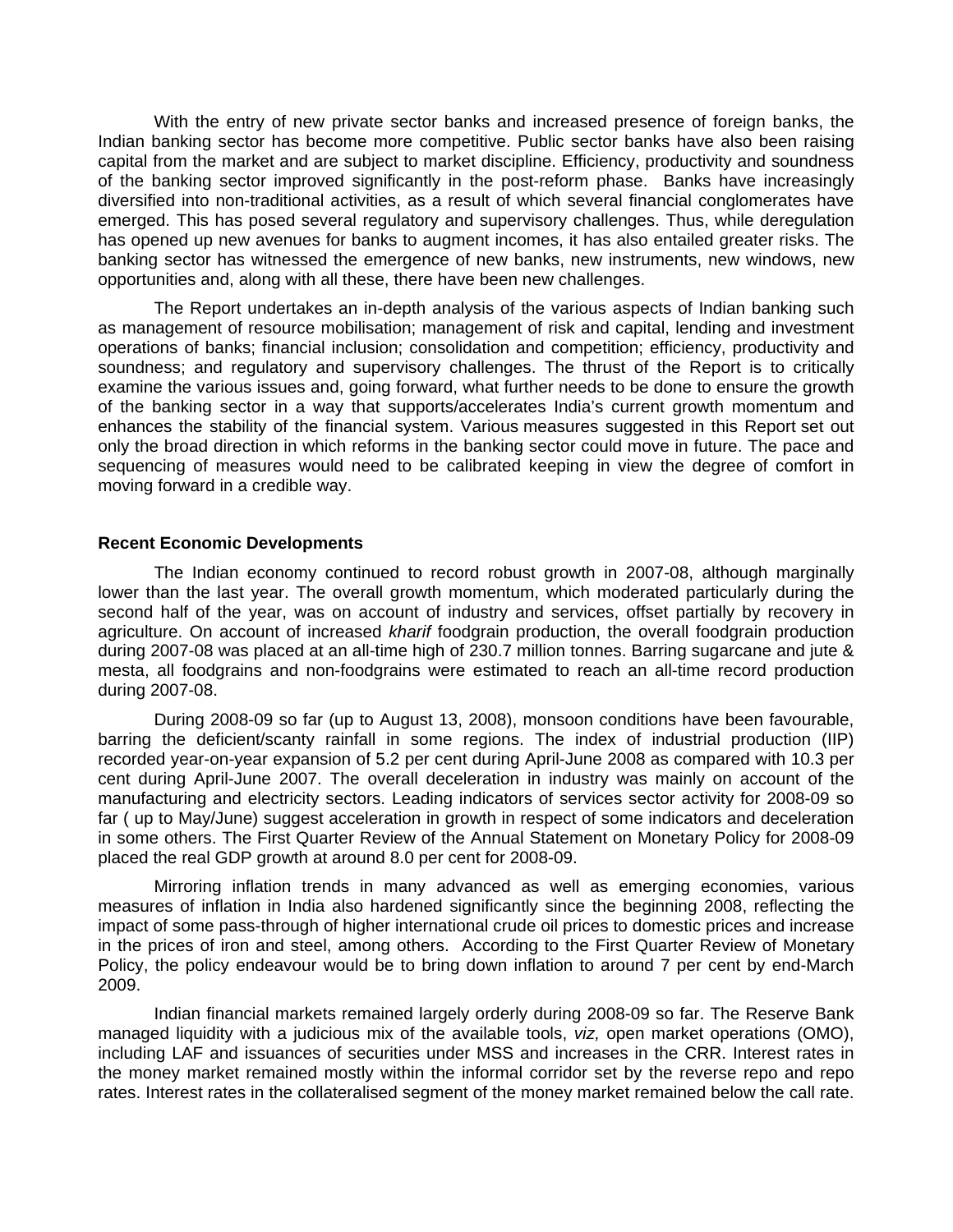In the foreign exchange market, the Indian rupee generally depreciated against major currencies during 2008-09 so far as against the appreciation during 2007-08. During 2008-09 (April to July 2008), yields remained range bound in the first two months but hardened significantly during June– July 2008 due to hardening of inflation and soaring international oil prices. The Indian equity markets recovered somewhat during April-May 2008, but declined thereafter in tandem with the trends in major international equity markets.

The key deficit indicators of the Central and State Governments are budgeted to decline significantly during 2008-09. However, information on Central Government finances for April-June 2008 indicates some stress on Centre's fiscal position, particularly in the revenue account.

India's balance of payments position remained comfortable during 2007-08, notwithstanding a sharp increase in merchandise trade deficit. However, the current account deficit was contained at 1.5 per cent of GDP during the year. Significantly larger net capital inflows over the current account deficit resulted in an accretion of US \$ 110.5 billion to the foreign exchange reserves during 2007-08 (US \$ 47.6 billion during 2006-07). Trade deficit during April-June 2008-09 was higher by US \$ 8.9 billion over April-June 2007-08.

### **Evolution of Banking in India**

Banking in India has a long history and it has evolved over the years passing through various phases. The period leading up to Independence was a difficult period for Indian banks. A large number of small banks sprang up with low capital base. This period saw the two World Wars and the Great Depression of the 1930s. Many banks failed during the period. Apart from global factors, several other factors were also at play. Partly to address the problem of bank failure, the Reserve Bank of India was set up in 1935. At the time of independence, the entire banking was in the private sector. The banking scenario in the early independence phase raised three main concerns: (i) bank failures had raised concern regarding the soundness and stability of the banking sector; (ii) there was large concentration of resources in a few business families; and (iii) the share of agriculture in total bank credit was miniscule. Although the issue of bank failure was addressed, two of three major issues at the time of independence continued to raise concern even after 20 years of independence. Accordingly, with a view to aligning the banking system to the needs of planning and economic policy, the policy of social control over the banking sector was adopted in 1967, which marked the beginning of the next phase. Fourteen major banks were nationalised in 1969 and six in 1980. With this, the major segment of the banking sector came under the control of the Government. Some other social controls were also implemented such as priority sector lending targets. Massive expansion of branch network that followed improved the banking access considerably, especially in rural areas. This helped in mobilising the deposits and stepping up the overall savings rate of the economy. The share of credit to agriculture, which constituted a small portion for a long time, improved significantly by the end of this phase in 1991-92. However, the objective to provide credit at concessional rate led to the administered structure of interest rates and other micro controls. Large fiscal deficit by the Government necessitated pre-emption of resources by way of CRR and SLR. These factors and the increased focus on priority sector targets led to decline in profitability of the banking sector, high NPAs and weakening of the capital base. With a view to overcoming several weaknesses that had crept into the system over the years and with a view to creating a strong, competitive and vibrant banking system, financial sector reform were initiated in the early 1990s, which marked the beginning of the current phase.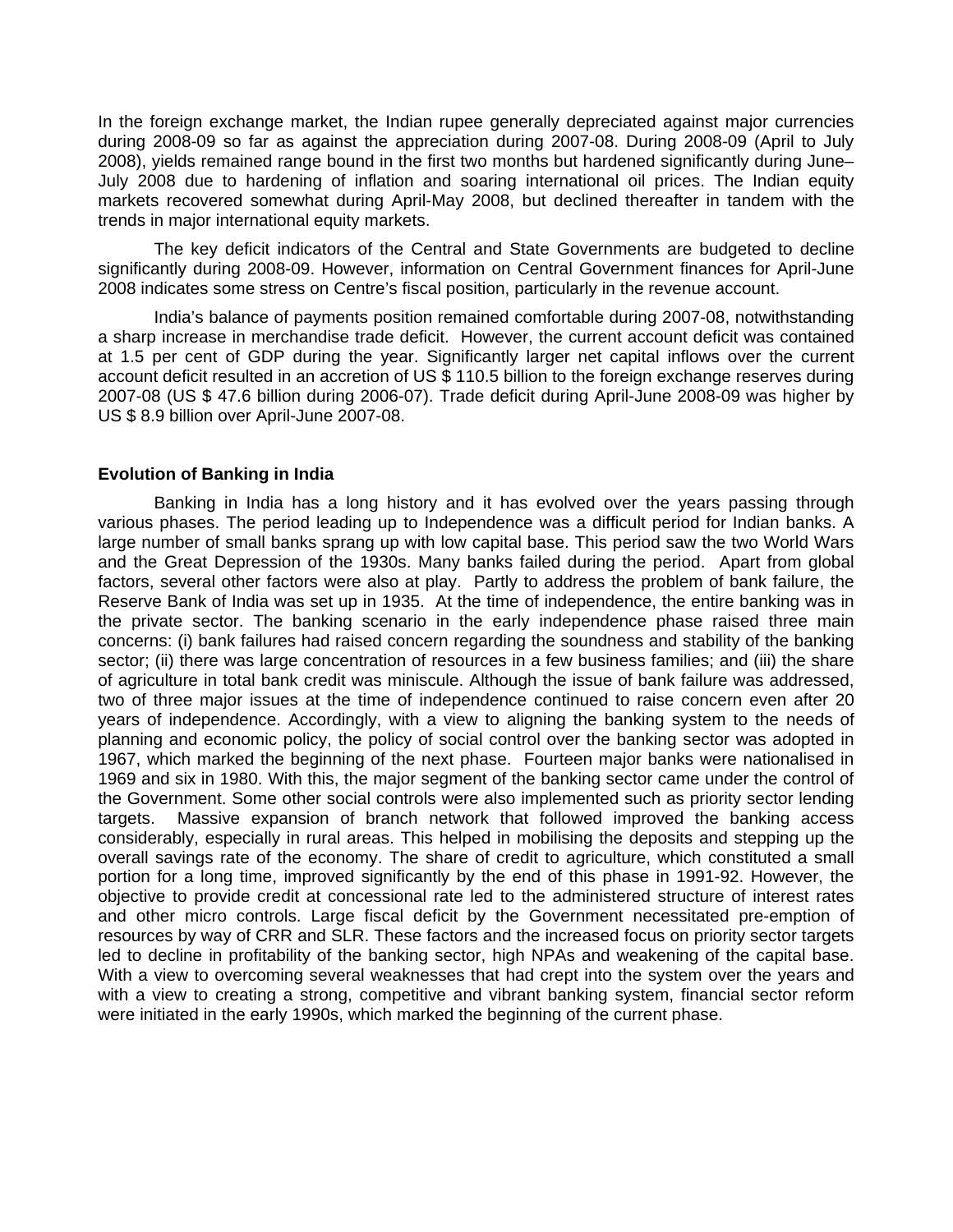Various reform measures resulted in an improvement in profitability, financial health, soundness and overall efficiency of the banking sector. With the entry of new private sector banks and increased presence of foreign banks, competition in the Indian banking sector also intensified. Another major achievement of this phase was the sharp increase in credit to agriculture from 2003- 04 onwards; credit to agriculture had decelerated in the 1990s. Regional rural banks were also strengthened by way of restructuring to improve the rural credit delivery system. In this phase, financial inclusion emerged as a major policy objective and a significant progress was made in a short span of two years. The problem of dual control in respect of urban co-operative banks, which had impeded the effective regulation by the Reserve Bank for a long time, was overcome by a mechanism of Task Force on Urban Co-operative Banks (TAFCUB). So far 19 State Governments have signed MOU with the Reserve Bank constituting the TAFCUBs. The use of technology has improved significantly in the current phase.

# **Managing Resource Mobilisation**

 The deposit growth of SCBs in the post-nationalisation period could be analysed broadly in four phases. In the first phase (1969-84) beginning immediately after nationalisation of banks in July 1969, deposit growth accelerated sharply as the rapid branch expansion that followed nationalisation enabled banks to tap savings from the rural areas. In the second phase (1985-95), deposit growth decelerated as banks faced increased competition from alternative savings instruments, especially capital market instruments (shares/debentures/units of mutual funds) and non-banking financial companies. This was the phase of disintermediation as savings instead of being deployed in bank deposits, were increasingly deployed in alternative financial instruments. Deposit growth decelerated further during the third phase (1995-2004) in the wake of competition from post office deposits and other small saving instruments, which carried significantly higher taxadjusted returns than bank deposits. Despite deceleration, bank deposits, however, maintained their share in the savings of the household sector. However, there was a significant change in both the ownership pattern and maturity pattern during this phase. In the most recent phase (2004-08), deposit growth accelerated significantly in response to vigorous resource mobilisation efforts by banks to meet the increased demand for credit. As a result, the share of bank deposits in the financial savings of the household sector increased sharply.

 Banks have a major role to play in meeting the resource requirements of India's fast growing economy. Although bank deposits have all along been the mainstay of the saving process in the Indian economy and banks have played an increasingly important role in stepping up the financial savings rate, physical savings, nevertheless, have tended to grow in tandem with the financial savings. A major challenge, thus, is to convert unproductive physical savings into financial savings. Also, in view of the shrinking share of household sector deposits in total deposits, banks need to explore ways of broadening the depositor base, especially in rural and semi-urban areas by offering customised products and features suitable to individual risk-return requirements. Furthermore, the changing demographics and employment patterns have also thrown opportunities for banks to reorient their role as financial intermediaries beyond the traditional confines of passive deposit mobilisation by providing new financial products demanded by the relatively younger age working population.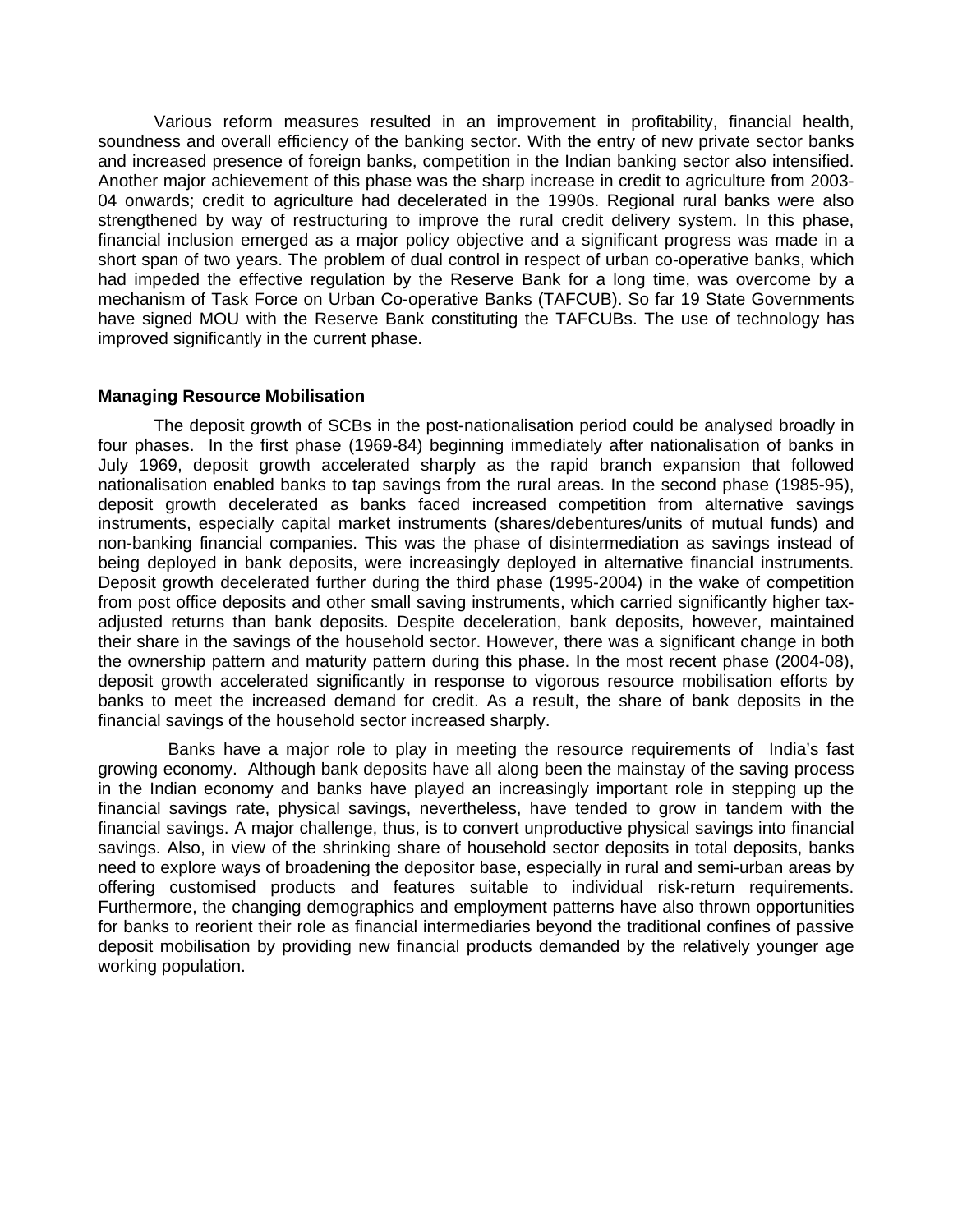### **Managing Capital and Risk**

The importance of maintaining bank capital in line with the risks involved in the banking business has assumed greater significance in view of the need for maintaining the safety and soundness of the financial system. The Basel I framework was adopted in over 100 countries. However, over the years, several deficiencies of Basel I surfaced partly due to its inherent features and partly due to rapid financial innovations. The major limitation of Basel I was its 'one-size-fits-all' approach. The inadequacies of Basel I also became evident following the recent financial turmoil as it failed to capture off-balance sheet exposures. The Basel II framework, finalised in July 2006, attempts to align regulatory capital more closely with the inherent risks in banking by using enhanced risk measurement techniques and a more disciplined approach to risk management. In addition, Basel II has in place a variety of safeguards, which also have the benefit of reinforcing supervisors' objective of strengthening risk management and market discipline.

In keeping with the international best practices, India also decided to implement Basel II. Foreign banks operating in India and Indian banks having operational presence outside India have already adopted the standardised approach (SA) for credit risk and the basic indicator approach (BIA) for operational risk for computing their capital requirements with effect from March 31, 2008. All other commercial banks (excluding local area banks and regional rural banks) are expected to adopt Basel II not later than March 31, 2009. The parallel runs for these banks are in progress. A significant improvement in risk management practices, asset-liability management and corporate governance in Indian banks under regulatory pressure to adopt Basel II framework has been observed.

 As banks would have to maintain capital for operational risk, overall capital requirements are expected to go up, even if there is an expected decline in the capital required on account of credit risk. Since most of the banks in India are at present operating at capital adequacy ratios higher than the prescribed level, meeting the Basel II requirements is not an issue in the immediate future. In the medium to long-term, however, banks would need to raise capital resources to keep pace with the expansion of their business. An assessment made in the Report suggests that the total capital requirements in the five years 2007-08 to 2011-12 are projected to go up by about Rs.5,70,000 crore assuming that banks maintain CRAR at 12 per cent, while the total capital requirements by public sector banks are projected to go up by about Rs.3,70,000 crore. As regards the various options available to banks, more than 85 per cent of capital requirements in the past were met by banks through internally generated resources. Apart from internal resources, banks also have headroom available to raise Tier 1 capital under innovation perpetual debt instruments (IPDI) and perpetual non-cumulative preference shares (PNCPS). In addition, some public sector banks have some headroom available to raise capital from the market and dilute the Government shareholding to 51 per cent.

While the Basel II framework, by making the capital requirements risk sensitive, would enhance the stability of the financial system, its implementation also raises several issues/challenges. India follows a three track approach with commercial banks, co-operative banks and regional rural banks having been placed at different levels of capital adequacy norms. The varying degree of stringency in capital regulation for different categories of banks raises the possibility of regulatory arbitrage. Non-Basel entities [RRBs and rural co-operative banks such as state co-operative banks (StCBs) and district central co-operative banks (DCCBs)], therefore, need to be subjected to Basel norms. Subsequently, based on the experience of implementing Basel II framework in respect of commercial banks, a view could be taken on the application of Basel II norms for other banks. The role of credit agencies is crucial under the standardised approach for measuring credit risk. Banks would have to continuously and constantly upgrade their skills,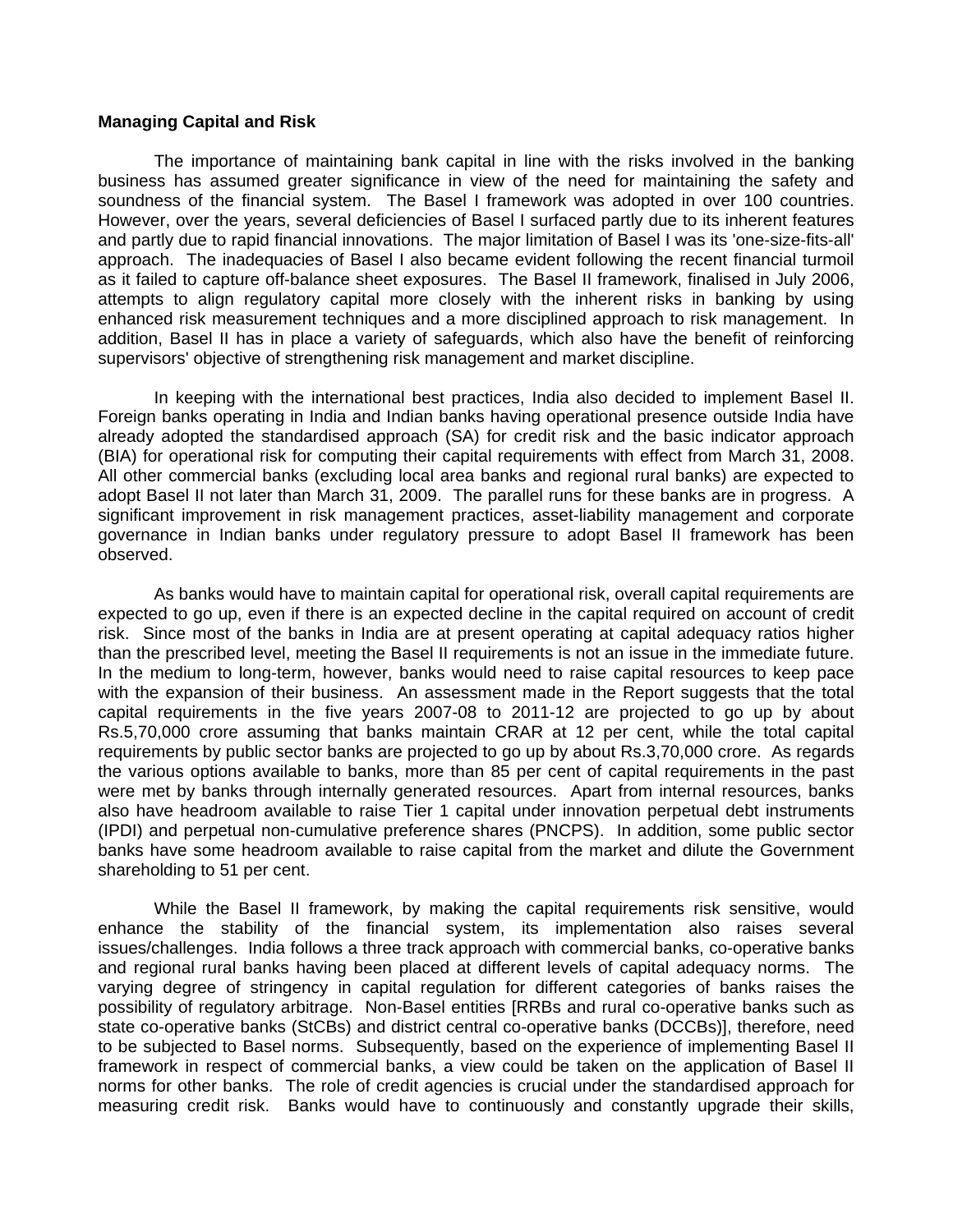technology and risk management practices in line with market developments. Apart from the adequate skills developed by the banks and by the Reserve Bank, the increased cost of adopting advanced approaches along with other incumbent risks and uncertainties require adequate safeguards to be put in place before these approaches are adopted. These, among others, could include prescribing the leverage ratio so that the capital held does not fall significantly. The problems relating to pro-cyclical lending behaviour, which is inherent in Basel II framework, could be countered by banks by managing regulatory capital position in such a way that they remain adequately capitalised during economic downswings so that they are not required to raise capital. Supervisors could also prescribe additional capital under Pillar 2 during a phase of business cycle expansion. The implementation of Basel II norms is likely to create tensions on home-host coordination issues and it would be a challenge to mitigate such tensions.

# **Lending and Investment Operations of Banks**

 Credit extended by scheduled commercial banks from the early 1990s witnessed three distinct phases. Bank credit growth was erratic in the first phase (from 1990-91 to 1995-96). In the second phase (from 1996-97 to 2001-02), credit growth decelerated sharply and remained range bound due to the industrial slowdown, high level of NPAs and introduction of prudential norms, which made banks risk averse. The third phase (from 2002-03 to 2006-07) was generally marked by high credit growth attributable to several factors, including pick-up in economic growth, sharp improvement in asset quality, moderation in inflation and inflation expectations, decline in real interest rates, increase in the income levels of households and increased competition with the entry of new private sector banks.

 Credit growth by scheduled commercial banks to agriculture accelerated sharply from 2003-04. As a result, the share of credit to the agricultural sector in total credit by scheduled commercial banks and credit intensity of the agricultural sector improved significantly. However, some disquieting features were also observed. First, the share of long-term loans in total credit to agriculture declined almost consistently between 1991 and 2006 – the share in 2006 was less than half of that in 1991. Second, the share of marginal farmers in direct finance to farmers in terms of amount disbursed and in total number of credit accounts held by them showed little improvement.

 Although the share of credit to industry in total bank credit declined in the current decade, the credit intensity of industry increased sharply. A cross country survey suggests that the reliance of industry on the banking sector in India was far greater than that in many other countries. Credit growth to the SME sector, which slowed down significantly between 1996-97 and 2003-04, picked up sharply from 2004-05. However, the share of the SME sector in the total non-food bank credit declined almost consistently from 15.1 per cent in 1990-91 to 6.5 per cent in 2006-07. This suggests that it is the large corporates that have increased their dependence on the banking sector. The share of retail credit comprising housing loans, credit to individuals, credit cards receivables and lending for consumer durables, in total bank credit increased sharply from 6.4 per cent in 1990 to 25.4 per cent in 2007. On the whole, agriculture, large corporates and retail sector benefitted from credit expansion of recent years, while credit growth to the SME sector remained tepid until recently.

 Banks' investment portfolio (other than that mandated by the minimum statutory requirement) was adjusted mainly in response to the requirement of the loan portfolio.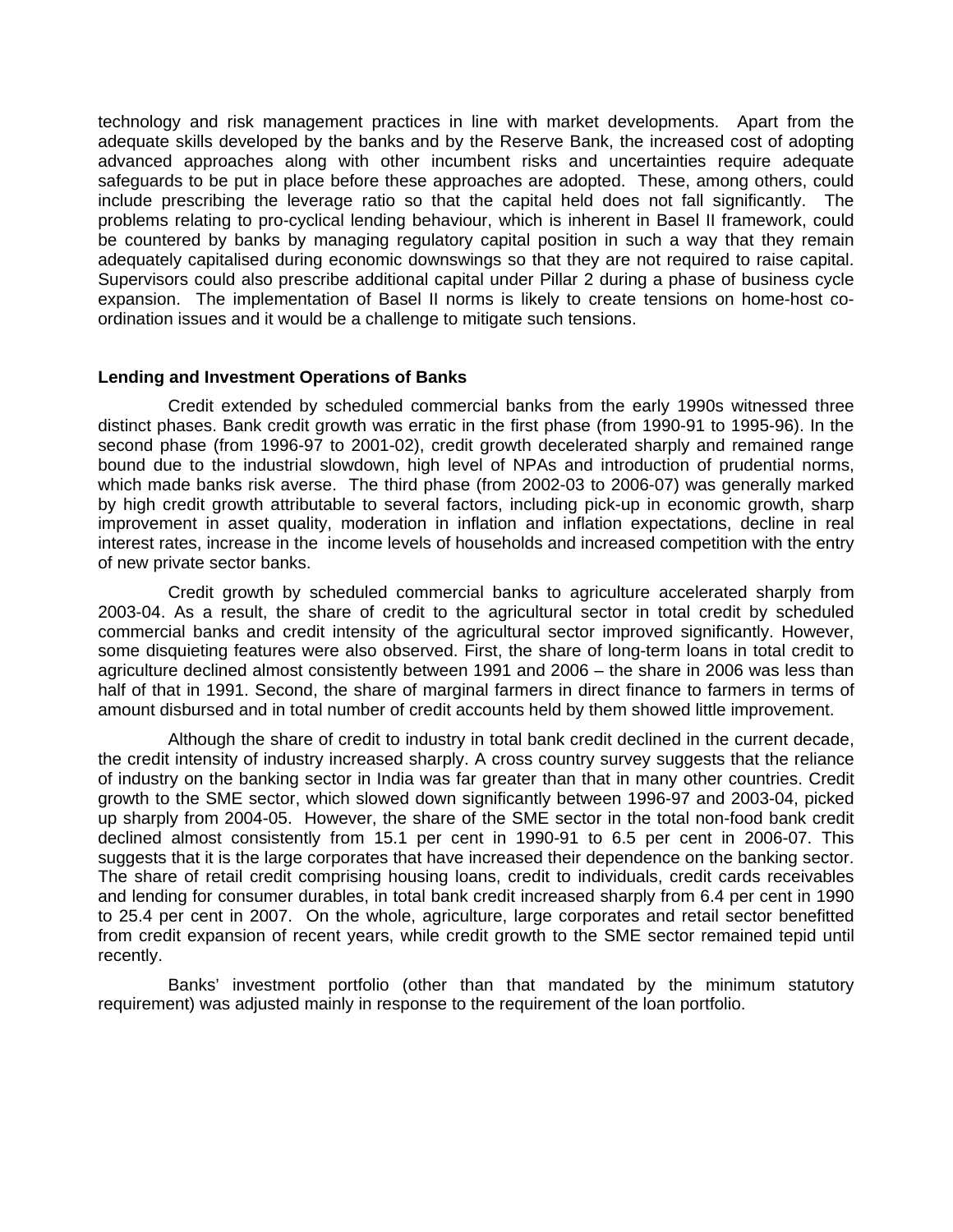Notwithstanding some pick-up in credit growth to the agriculture and SME sectors in recent years, there is need for more concerted efforts to increase the flow of credit to these sectors given their significance to the economy. Creating enabling conditions, *i.e.,* providing irrigation facilities, rural roads and other infrastructure in rural areas, is necessary to augment the credit absorptive capacity. Devising products to suit the specific needs of the farmers is critical. There is also a need for comprehensive public policy on risk management in agriculture. Computerisation of land records can go a long way in smoothening the flow of credit to agriculture. Similarly the credit assessment capabilities of banks need improvement to ensure flow of credit to SMEs. There is need to increase the use of cluster based lending and credit scoring, which has proved quite effective in many countries as also in India. In view of the increased exposure of banks to infrastructure and retail credit segments, banks need to guard against exposures to attendant risks. The corporate sector needs to gradually reduce its dependence on the banking sector and move towards tapping the capital market so as to enable the banking sector to meet the growing requirements of agriculture, SMEs and other small and tiny enterprises, which are unable to tap funds from other sources.

# **Financial Inclusion**

 $\overline{a}$ 

Following a multi-pronged approach, several policy initiatives have been undertaken to promote financial inclusion in India from time to time. The available information suggests that financial inclusion improved considerably from the late 1960s to the early 1990s as reflected in expansion of formal financial services. This trend continued in the 1990s. According to the 59th round of All India Debt and Investment Survey of the NSSO, the share of number of households accessing credit from non-institutional sources increased sharply in 2002 in comparison with 1991 (the reference year of last survey). This increase was mainly due to increased indebtedness of households for consumption and similar other purposes for which finance could not be availed of easily from formal sources. As a result, the share of household indebtedness to non-institutional sources in their total indebtedness increased between 1991 and 2002 even as institutional credit to households expanded broadly at the same rate as during 1981-91. There has been significant improvement in various indicators of financial inclusion based on basic statistical return (BSR) data since the early 2000s. The number of credit accounts with all organised financial institutions (commercial banks, regional rural banks, urban co-operative banks, PACS, MFIs and SHGs)<sup>1</sup> per 100 adults improved from 18 in 2002 to 25 in 2007. Apart from credit penetration, significant improvement is also observed in deposit penetration. The number of saving accounts in all formal institutions increased to 54 per 100 persons (82 per 100 adults) in 2007 from 51 per 100 persons (80 for adults) in 1993. Around 22 per cent people in the country, who are below the poverty line, have little or no capacity to save. After excluding the people below poverty line, there are a little over 100 saving accounts per 100 adults. The data also suggest a significant strengthening of the micro-finance movement. Various data sets/sources suggest different extent of financial inclusion due to methodological/definitional differences. There is, therefore, need to exercise utmost caution while drawing any firm conclusion about the extent of financial inclusion/exclusion in India based on any single source.

<sup>&</sup>lt;sup>1</sup> Primary agricultural credit societies (PACS), micro-finance institutions (MFIs) and Self-Help Groups (SHGs)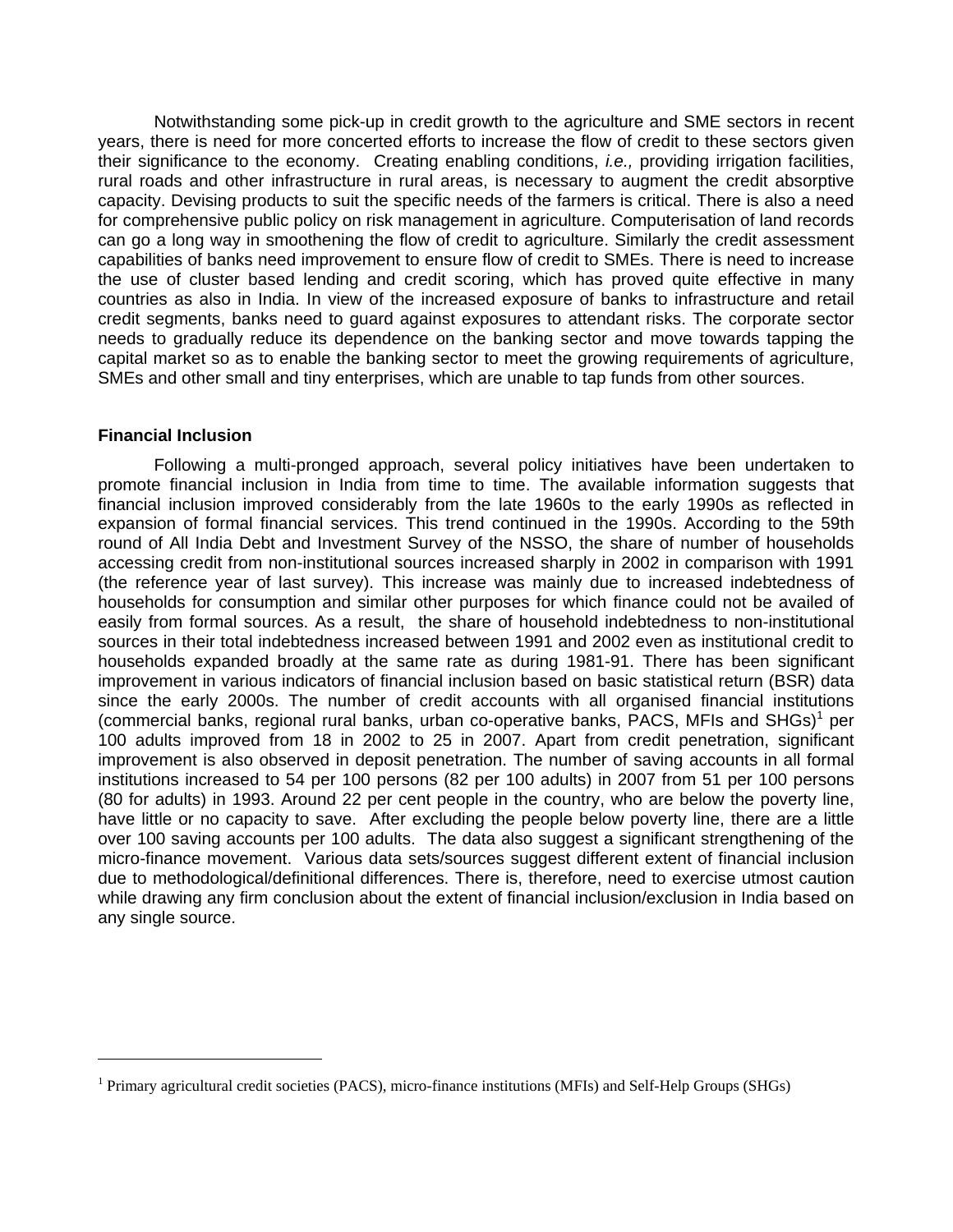While there has been a significant improvement in financial inclusion in recent years, moving ahead several challenges remain to be addressed. A proper assessment of the problem of financial exclusion is necessary. There is, therefore, a need to conduct specific survey for gathering information relating to financial inclusion/exclusion. There is need to reduce the transaction cost for which technology can be very helpful. RRBs and co-operative banks, are expected to play a greater role in financial inclusion in future. There would be need to design appropriate products tailor made to suit the requirements of the people with low income supported by financial literacy and credit counselling. There is also a need to improve the absorptive capacity of financial services by providing the basic infrastructure. Investment in human development such as health, water sanitation, and education, in particular, would be very helpful.

# **Competition and Consolidation**

 There has been a significant increase in the number of bank amalgamations in India in the post-reform period. While amalgamations of banks in the pre-1999 period were primarily triggered by the weak financials of the bank being merged, in the post-1999 period, mergers occurred between healthy banks, driven by the business strategy and commercial considerations. Significantly, despite increase in the number of bank mergers and acquisitions, the Indian banking system has become less concentrated during the post-reform period. In fact, the degree of concentration in the Indian banking system, based on the concentration ratio and Hirschman-Herfindhal Index, was one of the lowest among the select countries studied for the year 2006. The level of competition declined somewhat in the initial years of reforms, but improved significantly thereafter. Based on the empirical evidence, the Indian banking industry could be characterised as a monopolistic competitive structure, as is the case with most other advanced countries and EMEs. The empirical analysis also suggests that mergers and amalgamation had a positive impact on efficiency both in terms of increase in return on assets and reduction in cost, when the transferees were public sector banks. A number of critical issues have emerged in the process of bank consolidation in India, *viz.,* the nature and extent of further consolidation; continued government ownership of public sector banks; further opening of the banking sector to foreign banks; and combining of banking and commerce. The consolidation process in the banking sector could accelerate in future in view of several developments such as the planned review of the roadmap of foreign banks and implementation of Basel II. In the medium to long-term, the ownership pattern of public sector banks may also change. While some consolidation of the banking sector perhaps may be necessary, it would be appropriate to have in place a policy to ensure that the competition is not undermined any time in the future.

 The ownership of public sector banks is not an issue from the efficiency viewpoint as public sector banks in India now are as efficient as new private and foreign banks, as revealed by the various measures. However, the operating environment for banks has been changing rapidly and banks in the changed operating environment need flexibility to respond to the evolving situation. Another issue that needs to be considered is the funding of capital requirements of public sector banks given the present floor of minimum 51 per cent on Government equity in public sector banks. In the medium term, this can become an issue hampering the growth of public sector banks if Government is not able to provide adequate capital for their expansion.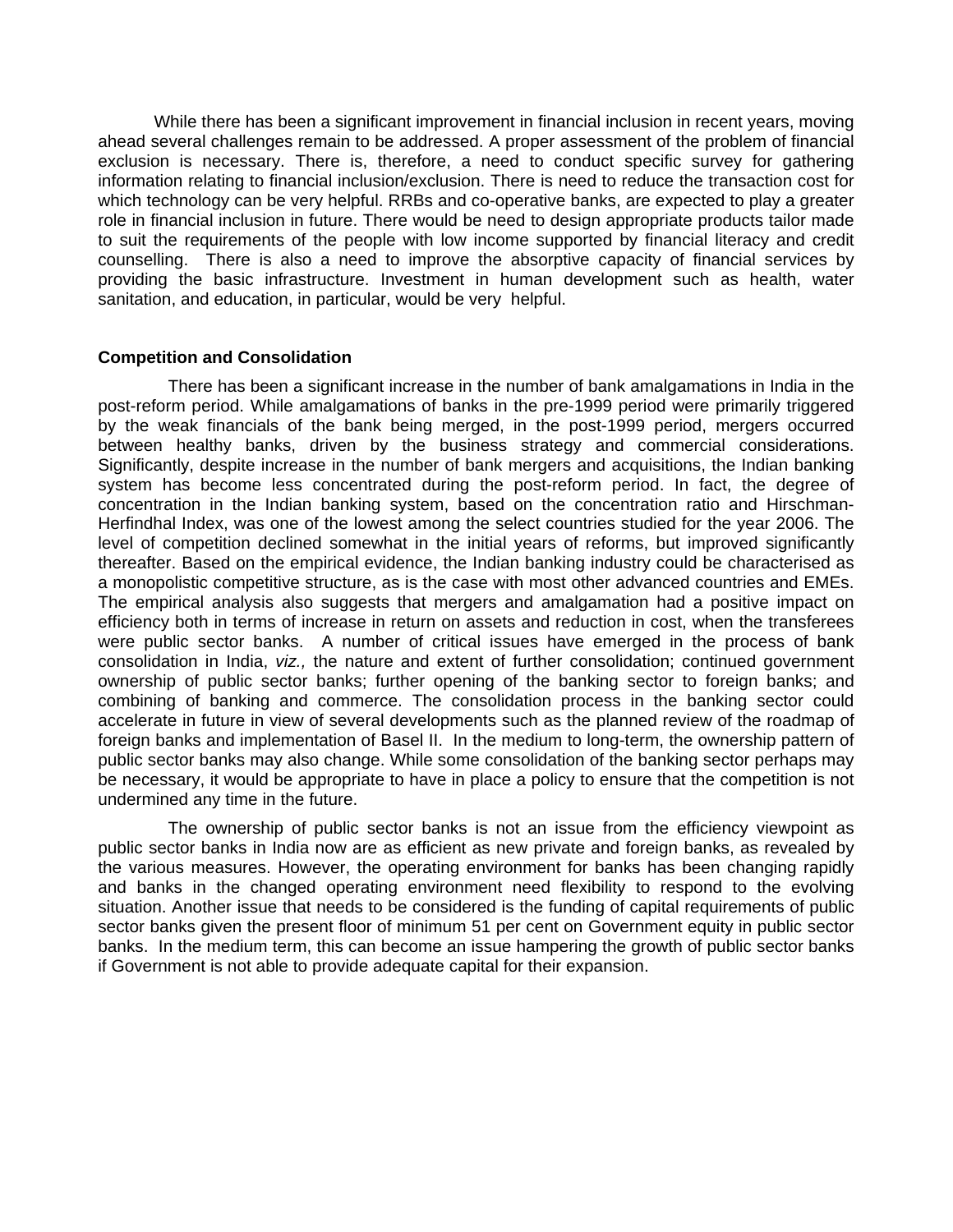The roadmap of foreign banks is due for review in 2009. This would involve several issues. The increased presence of foreign banks, by intensifying competition, may accelerate the consolidation process that is underway. However, at the same time, this may also raise the risk of concentration if mergers/amalgamations involve large banks. The experience of some other countries also suggests that the emergence of large banks due to consolidation has resulted in reduced lending to small enterprises significantly. All these issues would need to be carefully weighed at the time of review. The policy relating to ownership of banks by commercial interests may have to take full account of international practices, given the issues relating to potential conflict of interests, increased potential of contagion effects and increased concentration.

# **Efficiency, Productivity and Soundness of the Banking Sector in India**

 The efficiency and productivity of scheduled commercial banks (SCBs) in India was analysed empirically, using both the accounting and economic measures. The accounting measures (ratios, *etc*. based on balance sheet data) reveal that there has been an all-round improvement in the productivity/ efficiency of the SCBs in the post-reform period. The performance of banks, especially nationalised banks, worsened in the initial years of reforms as they took time to adjust to the new environment. However, a distinct improvement was discernable, especially beginning 2001-02. The efficiency/productivity parameters have now moved closer to the global levels. The most significant improvement has occurred in the performance of public sector banks and has converged with those of the foreign banks and new private sector banks. Intermediation cost as also the net interest margin declined across the bank groups. Despite this, however, profitability of the banking sector improved. Business per employee and per branch also increased significantly across the bank groups. The improvement of various accounting measures, however, varied across the bank groups. In terms of cost ratios (operating cost to income) foreign banks, and with regard to labour productivity, foreign and new private banks were ahead of their peer groups. In terms of net interest margins and intermediation cost, new private sector banks and public sector banks, respectively, were more efficient than the other bank groups. The cost of deposits of foreign banks was the lowest in the industry. However, this was not passed on to the borrowers, leading to higher net interest spread. The empirical exercise suggested that the operating cost was the main factor affecting the net interest margin. Non-interest income and the asset quality were the other determinants of net interest margin.

 Efficiency and productivity measured by using non-parametric Data Envelopment Analysis (DEA) method corroborated the findings of the accounting measures or financial ratios. Efficiency improved across all bank groups and most of these efficiency gains emanated a few years after the reforms, *i.e*., from 1997-98 onwards. The empirical analysis suggests that, there is no relationship between ownership and efficiency as most efficient banks relate to all the three segments, *i.e.,* public, private and foreign. In fact, the 28 least efficient banks belonged to the private and foreign bank segments. On the other hand, there exists a positive and significant relationship between size and efficiency as also between diversification and efficiency. This implied that large and diversified banks were more efficient. Various factors contributed to improved efficiency and productivity. These included technological advances, reduction in statutory pre-emptions, reduction in nonperforming assets, shortening of maturity profile of deposits and lengthening of asset profile. The soundness of the Indian banking sector also improved both at the aggregate level and across bank groups as was reflected in the CRAR.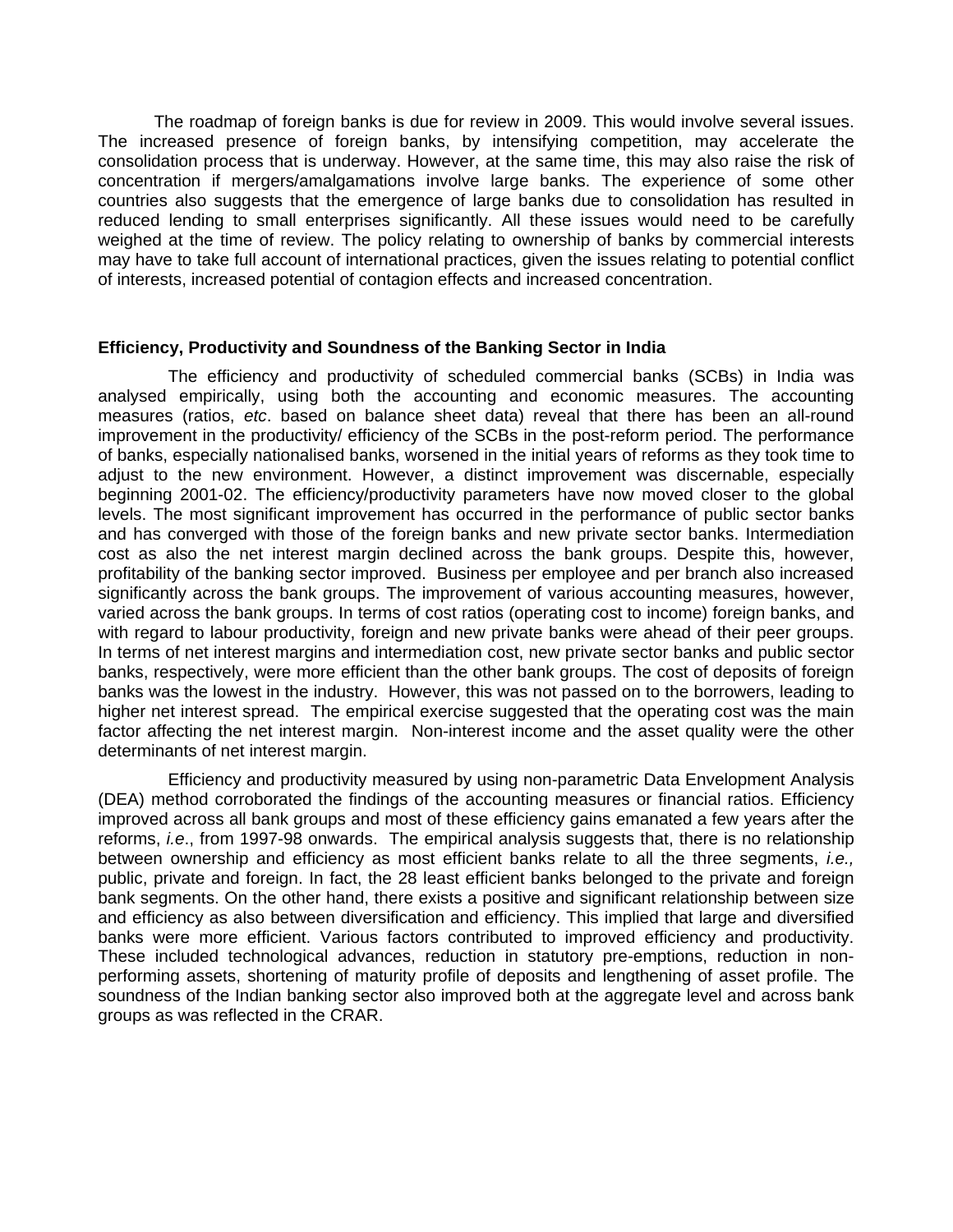Notwithstanding significant improvement, there are several areas which need to be addressed. The intermediation cost in India, driven largely by the high operating costs, is still high by global standards. As the competition intensifies, net interest margins of banks are likely to come under pressure. Banks, therefore, need to focus on non-interest sources of income to sustain their profitability. Although overall efficiency and productivity of public sector banks improved, one area of concern is the low business per employee, which is almost one half of that of new private sector banks. Public sector banks, therefore, have to strive further to improve labour productivity and bring it on par with the new private sector banks. Similarly, there is a need for increased absorption of enhanced technological capability (innovation) by several banks to further augment productivity of the banking sector through changes in processes and improvement in human resource skills.

### **Regulatory and Supervisory Challenges in Banking**

 As the financial landscape in the last few years has changed significantly, there has been rethinking on several aspects of regulatory and supervisory practices/ framework/structure among the regulators and supervisors all over the world. In some countries such as UK, supervision has been hived off from the central bank to avoid perceived conflict of interest with monetary policy. In response to blurring of distinctions among providers of financial services and emergence of financial conglomerates, a single regulator approach has been adopted in some countries. Australia has adopted objective-based regulation. Increased emphasis is being placed on market discipline to economise on scarce supervisory resources. Greater attention is also being paid to disclosures, to allow markets and counterparties to better control excessive risk-taking by acting as disciplinary agents. The fast evolving financial sector and the ever expanding rule books of the regulatory bodies have made some countries such as UK to adopt principles-based supervision.

The recent events in global financial markets in the aftermath of US subprime crisis have evoked rethinking on several regulatory and supervisory aspects of the banking industry, *viz*., how to cope with liquidity stresses under unusual circumstances; whether 'pro-cyclicality' of capital requirements is one of the factors with inherent tendency that escalate the impact of booms and busts. Regulation of complex products and monitoring of derivatives is becoming an important issue. Further, a question has been raised whether institutions should be allowed to become so big and so complex that their problems can have system-wide repercussions. As a fallout of these developments, the role of central bank as a lender of last resort has come into focus and the need for central banks to be in close touch with both financial markets, and banks and other financial institutions has received enhanced attention.

 The Reserve Bank, like other bank supervisors, has been proactively responding to the various changes in the financial system by bringing about necessary changes in the regulatory and supervisory framework. There has been a shift in the regulatory focus from micro regulation to macro management based on prudential elements, with a view to strengthening the banking sector and providing them with greater operational flexibility. Mechanisms have also been put in place to meet challenges arising out of globalisation and liberalisation, financial innovations and technological advancements and a growing financial conglomeration. A major challenge in the years ahead would be to ensure that financial conglomerates are regulated adequately. The existing monitoring mechanism of financial conglomerates has some limitations, although an attempt is being made to take a group-wide perspective through inter-regulatory discussions and co-operation. The growing use of e-finance products poses certain risks for banks, which would require appropriate safeguards.